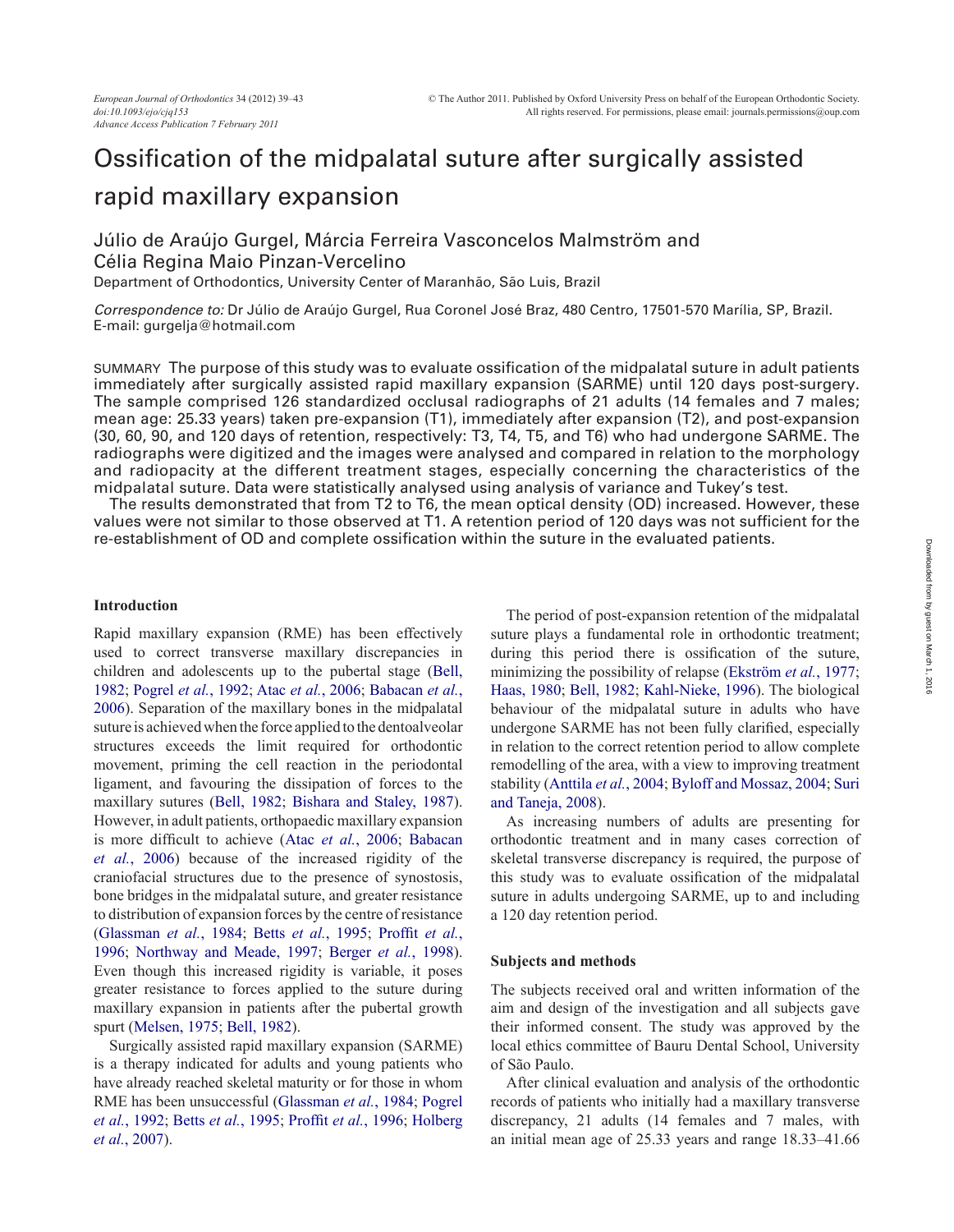years) were prospectively selected. The criteria for sample selection included: transverse maxillary skeletal deficiency of more than 5 mm; presence of the maxillary first premolars and maxillary first or second molars on both sides, with good structural and periodontal conditions to allow cementation and activation of the fixed expansion appliance; and no pre-existing medical contraindication towards surgery.

One hundred and twenty-six standardized occlusal radiographs of the 21 adult patients who underwent SARME, taken pre-expansion (T1), immediately after expansion (T2), and post-expansion at 30 (T3), 60 (T4), 90 (T5), and 120 (T6) days of retention were assessed.

SARME was performed according to the technique described by [Bell \(1992\)](#page-4-18). Hyrax expander appliances were used with a range of expansion from 7 to 9 mm, incorporating bands on the first permanent molars and premolars. The initial 2 mm activation of the expander was applied soon after suture opening. At 48 hours post-surgery, activation was continued with a 0.5 mm turn in the morning and at night, until achievement of the desired amount of expansion. The appliance was kept in place throughout the study period.

The maxillary occlusal radiographic technique was used in order to obtain radiographs with occlusal radiographic film (Kodak Insight, Rochester, New York, USA). The dental X-ray machine (General Electric, Waukesha, Wisconsin, USA) was set at 10 mA and 70 kV. All radiographs were taken by a single operator (MFVM).

The radiographs were digitized on a ScanMaker 9800XL (Microtek International Inc., Cerritos, California, USA), with a maximum optical resolution of  $\times 1600$  3200 dpi, a charge-coupled device sensor, 48-bit A/D converter, transparency adapter (Microtek International Inc.), and the respective software for image capture, ScanWizard (Microtek International Inc.). The optical density (OD) of the images was analysed using Adobe Photoshop CS3 Extended software (Adobe Systems Inc., San Jose, California, USA) on a standard IBM personal computer.

The radiographs were digitized at 600 dpi, 8 bits, greyscale, and stored in TIFF format without image compacting. After digitization, the images were cropped on the right and left sides, from the centre to the lateral margins of the expansion screw; superiorly on the margin of the radiographic image; and inferiorly at a tangent to the incisal aspects of the maxillary incisors, resulting in smaller files with an approximate size of 820 KB, which exhibited the entire extent of the midpalatal suture centralized on the image, thus enhancing the storage of the images for reading.

Three areas were determined with a fixed size of  $24 \times 24$ pixels, corresponding to a surface of 1 mm2, in the midpalatal suture. One area was delineated in the anterior region and two in the posterior region: the first, 'A', was located on the alveolar crest between the maxillary incisors, the second, 'B', in the most posterior suture region at a tangent to the lower margin of the screw, and the third, 'C', was positioned in the most posterior suture region opposite to area B but at the same level of the lower margin of the screw (Figure 1). On post-expansion radiographs, area A was determined as half the distance between the alveolar crests, which were then separated, as well as the maxillary incisors.

After delineation of the areas, the software provided a histogram demonstrating the mean pixel values. The values are the numerical representation of pixels in a greyscale ranging from 0, representing black, to 255, representing white. Data provided on the histogram were recorded on a specially designed form.

Evaluation of the digital and conventional occlusal radiographs was undertaken by a single radiologist (MFVM). The analysis addressed the initial characteristics of the suture, confirmation of suture opening, and presence of ossification of the midpalatal suture. The images were observed and compared with regard to the morphology and radiopacity at the different treatment stages and in particular the digital characteristics of the midpalatal suture on the final radiograph compared with the initial radiograph.

#### *Statistical analysis*

Statistical analysis was performed with analysis of variance, at a significance of 0.05. When the results showed a statistically significant difference, Tukey's test was applied to compare the groups individually.

Randomly selected radiographs of five patents were re-digitized and remeasured by the same examiner after a period of 4 weeks, a total of 30 radiographs. The random error was calculated according the formula of [Dahlberg](#page-4-19) [\(1940\)](#page-4-19) and the systematic error with a dependent *t*-test [\(Houston, 1983](#page-4-20)), for *P* < 0.05.

#### **Results**

No statistically significant systematic intra-examiner errors were detected (A:  $P = 0.142$ , B:  $P = 0.178$ , and C:  $P =$ 0.288) and the random errors were within acceptable levels, with all variables below 1 pixel.

Comparison of pixel values of the areas evaluated at the different treatment stages revealed that no patient reached the values observed on the T1 images throughout the 120 day study period. This difference in OD values was significant for all areas ( $P < 0.05$ ; Table 1).

## *Visual analysis of conventional occlusal radiographs*

The characteristics of ossification observed during visual analysis of the radiographs are shown in Figures 1A–1F.

### **Discussion**

Utilization of digitized imaging allows quantitative analysis of radiographs since it converts analogue to numeric data, which may be objectively analysed and compared. It aims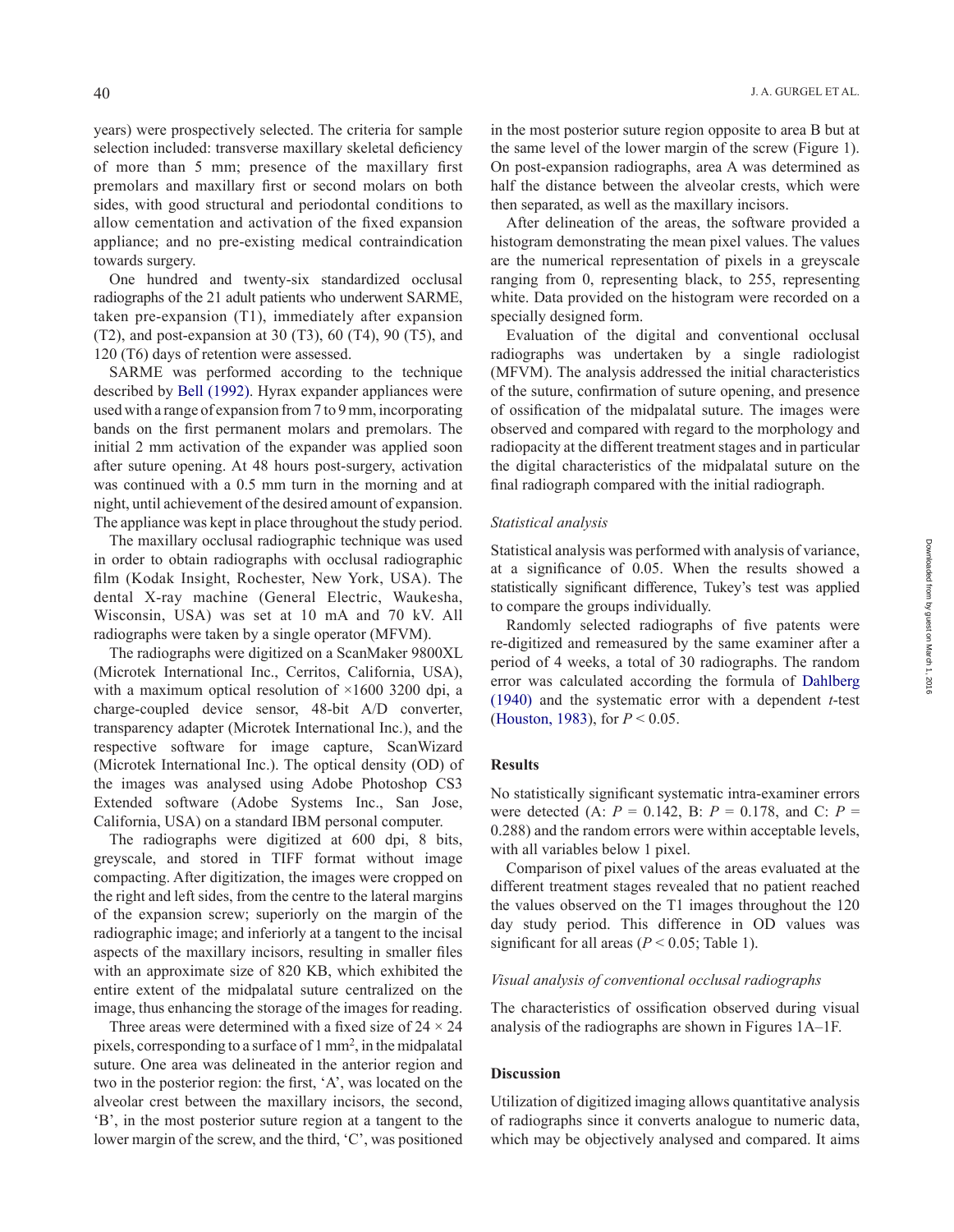

**Figure 1** Occlusal radiographs of a 20.75-year-old patient. (A) Preexpansion characteristics of sutures: showing variations on observation of the radiolucent space among bone margins, with definitions between straight, sinuous, interdigitated, and little visible sutures. (B) Immediately post-expansion visualization of suture opening: opening was observed as a triangular-shaped radiolucent area, with the base in the region between the central incisors and the vertex in the posterior region; some sutures exhibited a more parallel opening pattern. Bone margins: some were well defined, while others presented with radiopaque fragments attached or close to the bone margins or within the expanded area. (C) 30 days retention. Increased radiolucent area compared with T2, both in the width and in the length. Some sutures presented more parallel opening. A slight increase in radiopacity was observed in a diffuse manner throughout the extent of the suture. Bone margins: lower definition of margins and radiopaque fragments. (D) 60 days retention. Bone margins were less defined. Only one patient presented maintenance of the old cortical plates, radiographically observed as more radiopaque lines along the area of suture opening bilaterally. Ossification: on some radiographs, it was possible to observe areas with increased radiopacity, especially in the posterior region and close to the bone margins. Diffuse radiopacity similar to T3 throughout the expanded area. (E) 90 days retention. Ossification: mineralization of the bone margins was more evident, with a diffuse appearance in a transverse direction, perpendicular to the old bone margins of the suture. Increased radiopacity in the posterior region and lateral margins. A slight increase in radiopacity at the alveolar crest between the maxillary incisors. (F) 120 days retention. Ossification: gradual increase of radiopacity in the posterior region towards the medium region of the suture, from the bone margins towards the centre and onset of remodelling of the alveolar crest close to the roots of the maxillary incisors. The central area of the suture presented small radiopacity compared with the T1 radiograph. Bone margins: diffuse aspect, without definition of margins. Reduction of the diastema was observed

to increase the accuracy of image interpretation since radiographic diagnosis is subjective and depends on the experience and knowledge of the professional, image quality, and conditions for visualization, which may impair the visualization of details, interpretation of images, and diagnostic decisions ([Attaelmanan](#page-4-21) *et al.*, 2000; [Van Der](#page-4-22) [Stelt, 2000](#page-4-22)).

OD analysis with digitized occlusal radiographs has been used as an advantageous and highly accurate method to determine bone formation and mineralization of the midpalatal suture after SARME (Cobo *et al.*[, 1992](#page-4-23); [Sannomiya](#page-4-24) *et al.*, 2007).

The opening of the midpalatal suture has its base in the lower anterior region and fulcrum in the upper posterior region, towards the nasal cavity. The image observed on the occlusal radiograph reveals a V-shaped radiolucent region, with the base in the anterior region between the central incisors, usually separated by a diastema indicating greater space created anteriorly, and the vertex in the posterior region [\(Brosh](#page-4-25) *et al.*, 1998). Selection of the three reading areas was based on the characteristics of opening and remodelling of the midpalatal suture.

The results of the present study confirm some findings in the published literature relating to the type of opening of the midpalatal suture subjected to expansion forces, greater in the anterior region when compared with the posterior region [\(Sannomiya](#page-4-24) *et al.*, 2007; [Garrett](#page-4-26) *et al.*, 2008; [Lione](#page-4-27) *et al.*, [2008\)](#page-4-27). Radiographically, a wide radiolucent area was observed between the bone margins of the palatal processes of the maxilla, with in some cases, a well-defined triangular shape and parallel bone margins in others, not allowing visualization of the vertex in the radiograph and hence indicating that opening also occurred towards the palatal bones.

The anterior region is reported in the literature as the last region to complete remodelling, being the area of the palate with the widest opening. Ossification occurs from the bone margins to the midline and is initiated in the posterior region of the suture (Brin *et al.*[, 1981](#page-4-28); [Kanekawa and Shimizu,](#page-4-29) [1998](#page-4-29); Arat *et al.*[, 2003\)](#page-4-30). The anterior area, A, had comparatively lower pixel values compared with the other two posterior areas evaluated at all treatment stages, corroborating the observations of a previous study [\(Sannomiya](#page-4-24) *et al.*, 2007), since these values indicated a lower radiopacity of this region.

Evaluation of the means revealed the pattern of variation of OD, with a significant decrease in density after activation, corresponding to opening of the midpalatal suture, and a gradual increase in radiopacity at T3. There was an increase in values from T5 to T6; however, pixel densities at T6 did not reach the values observed at T1. The T6 pixel values were 20.1 per cent lower than the initial values for area A and 23.7 and 19.34 per cent lower for areas B and C, respectively.

Individual variations were observed during visual analysis of the radiographs, which showed differences in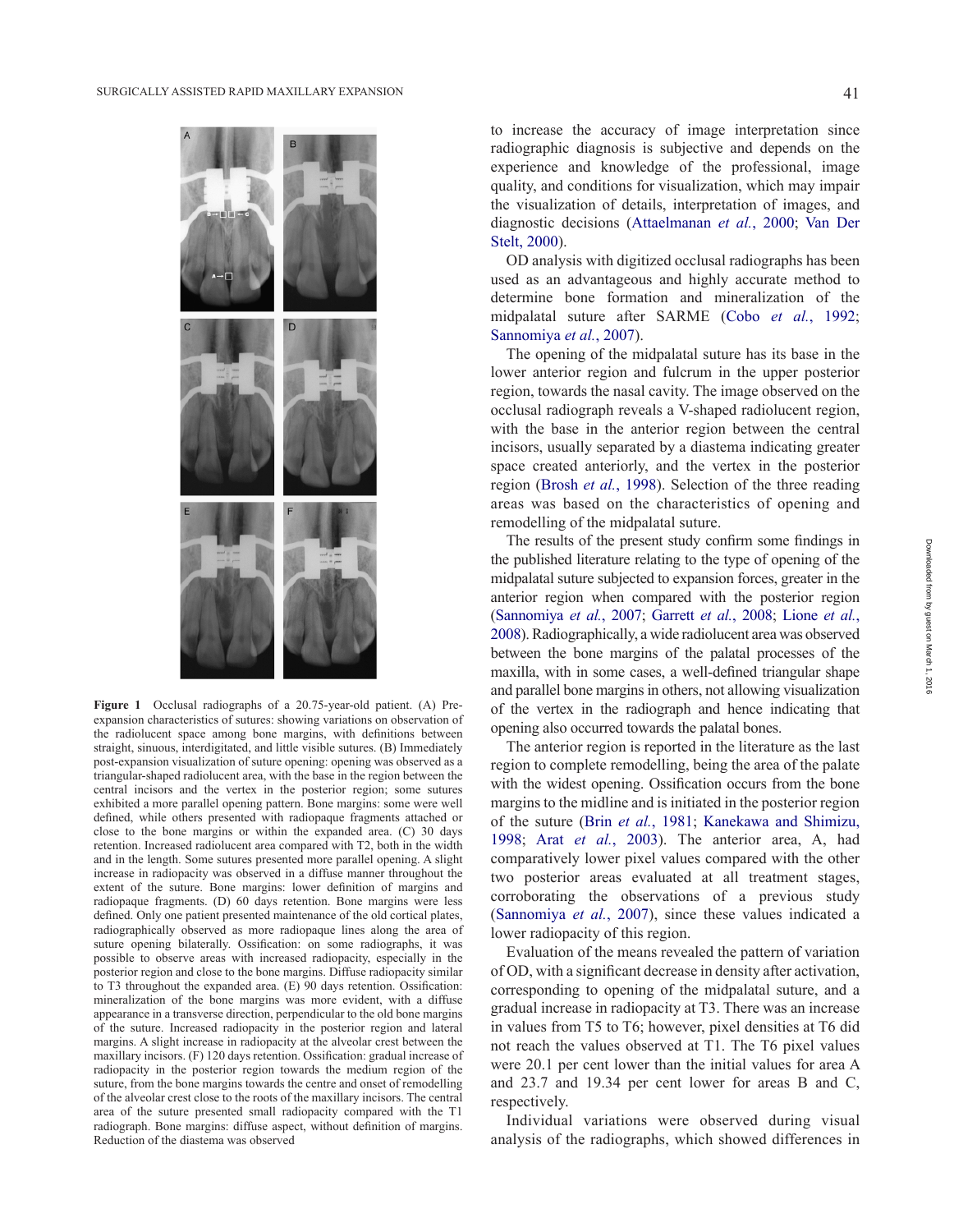| Analysis of variance and Tukey's test.                                                                                                                                                              |                                          |                                       |                                     |                                                 |                                               |                                               |
|-----------------------------------------------------------------------------------------------------------------------------------------------------------------------------------------------------|------------------------------------------|---------------------------------------|-------------------------------------|-------------------------------------------------|-----------------------------------------------|-----------------------------------------------|
| Stage areas                                                                                                                                                                                         | T1, mean (SD)                            | T2, mean (SD)                         | T3, mean (SD)                       | T4, mean (SD)                                   | T5, mean (SD)                                 | T6, mean (SD)                                 |
| B (area in the most posterior suture region at a tangent to the<br>A (area on the alveolar crest between the maxillary incisors)                                                                    | $85.6^{A}(16.9)$<br>$116^{\circ} (20.4)$ | $80.7D$ (24.4)<br>$60.9^{B}$ $(17.1)$ | $67.6^{B}$ (18.5)<br>$86.5^D(24.7)$ | 64.2 <sup>B</sup> (17.8)<br>$87^{\rm D}$ (25.2) | $62.2^{B}$ (15.9)<br>82.7 <sup>D</sup> (23.7) | $68.4^{B}$ (20.3)<br>88.5 <sup>D</sup> (22.2) |
| C (area in the most posterior suture region opposite to area B,<br>at the same level of the lower margin of the screw)<br>ower margin of the screw)                                                 | $109.1^{E}$ (21.8)                       | 79F (21.2)                            | 84.9 <sup>F</sup> (22.3)            | 84.1 <sup>F</sup> (25.7)                        | $82.5$ <sup>F</sup> $(24.1)$                  | 88 <sup>F</sup> (21.9)                        |
| ) ifferent letters represent statistically significant differences ( $P < 0.05$ ) between the stages evaluated. The same letters in the different stages indicate that optical density was similar. |                                          |                                       |                                     |                                                 |                                               |                                               |

**Table 1** Mean values and standard deviations (SD) of areas A, B, and C at pre-expansion (T1), post-expansion (T2), 30 (T3), 60 (T4), 90 (T5), and 120 day (T6) retention periods.

Mean values and standard deviations (SD) of areas A, B, and C at pre-expansion (T1), post-expansion (T2), 30 (T3), 60 (T4), 90 (T5), and 120 day (T6) retention periods.

42 J. A. GURGEL ET AL.

the amount and shape of the opening of the midpalatal suture, asymmetry, and the presence of bone fragments and spicules in the region, as well as differentiated moments of new bone formation during remodelling of the region. These differentiated characteristics of the opening of the midpalatal suture were also observed by [Bell \(1982\)](#page-4-0) .

In relation to suture mineralization, the radiographic findings were similar to those reported in the literature [\(Ekström](#page-4-12) *et al.*, 1977; [Ten Cate](#page-4-31) *et al.*, 1977; [Bell, 1982](#page-4-0); [Arat](#page-4-30) *et al.*[, 2003](#page-4-30)), all of whom observed ossification in a perpendicular direction from the bone margins to the centre, initiating in the posterior region towards the medium region of the suture, and finally the occurrence of mineralization in the anterior and medium regions (Figures 1A–1F). The gradual increase in radiopacity in the expanded suture throughout the retention period is also in agreement with the reports of those authors.

Comparison of pixel values of the areas evaluated at the different treatment stages revealed that the mean values at T6 had not reached the T1 values. This difference in OD values was significant, at  $P < 0.05$  for all other areas (Table 1). These results are in accordance with those of [Sannomiya](#page-4-24) *et al.* [\(2007\)](#page-4-24) who investigated bone density by OD analysis immediately and 3 months after SARME and observed that after this period, new bone formation at the midpalatal suture was still not complete. This finding is contrary to that of a previous study [\(Ekström](#page-4-12) *et al.*, 1977) conducted on young patients or experimental models, which reported complete remineralization and remodelling of the suture after 3 months of retention, possibly due to the different ages of the individuals, influencing the process of suture remodelling. This is delayed in older subjects compared with young individuals and children (Brin *et al.*[, 1981](#page-4-28); [Kanekawa and](#page-4-29) [Shimizu, 1998;](#page-4-29) Arat *et al.*[, 2003](#page-4-30)).

In general, a period of retention is recommended, keeping the expander in place for 3 months, followed by 6 months of retention with a removable appliance or transpalatal bar ([Bell, 1982](#page-4-0); [Bishara and Staley, 1987;](#page-4-4) [Betts](#page-4-6) *et al.*[, 1995](#page-4-6)). This protocol may be sufficient for young patients and children; however, the results of the present study demonstrated that at T6 there was not sufficient ossification to re-establish OD and the initial configuration of the midpalatal suture in the adult patients evaluated.

The factors that are important in SARME stability [\(Northway and Meade, 1997](#page-4-8); [Byloff and Mossaz, 2004\)](#page-4-16) indicate that for adult patients treated with SARME, the retention period should be controlled and extended according to individual variations with regard to remodelling of the orthopaedically expanded suture, thereby maximizing outcome and treatment stability until the expanded suture region is completely mineralized. A radiographic control is suggested before removal. The occlusal radiograph is a convenient and cost-effective method to demonstrate suture opening, control treatment, and follow-up ossification (Betts *et al.*[, 1995\)](#page-4-6).